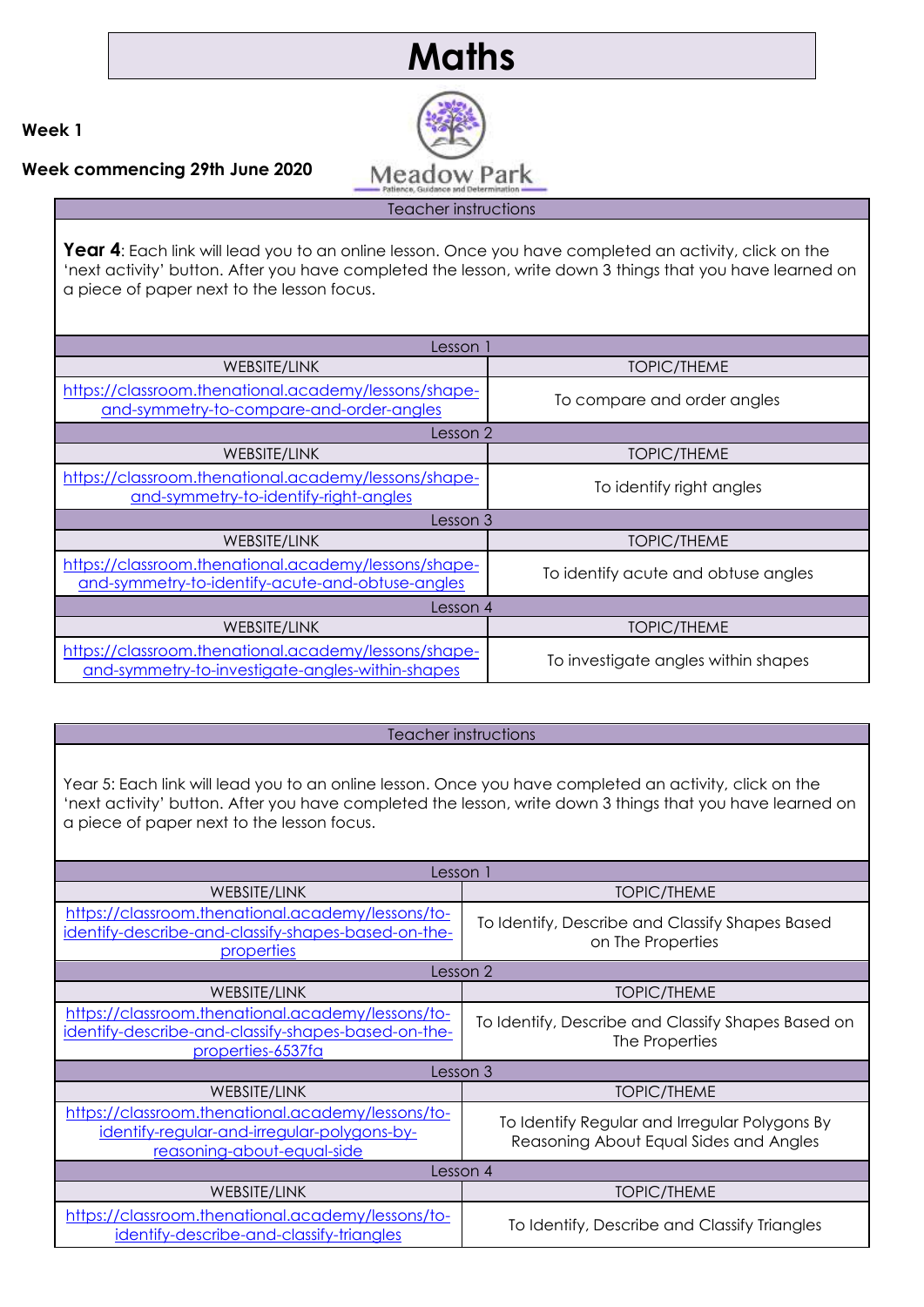#### Teacher instructions

Year 6: Each link will lead you to an online lesson. Once you have completed an activity, click on the 'next activity' button. After you have completed the lesson, write down 3 things that you have learned on a piece of paper next to the lesson focus.

| Lesson 1                                                                                                             |                                                                     |
|----------------------------------------------------------------------------------------------------------------------|---------------------------------------------------------------------|
| WEBSITE/LINK                                                                                                         | <b>TOPIC/THEME</b>                                                  |
| https://classroom.thenational.academy/lessons/to-<br>generate-and-describe-linear-number-sequences                   | To Generate and Describe Linear Number<br>Sequences                 |
| Lesson 2                                                                                                             |                                                                     |
| <b>WEBSITE/LINK</b>                                                                                                  | <b>TOPIC/THEME</b>                                                  |
| https://classroom.thenational.academy/lessons/to-<br>use-read-and-write-standard-units-of-length-mass-<br>and-volume | To Use, Read and Write Standard Units of Length,<br>Mass and Volume |
| Lesson 3                                                                                                             |                                                                     |
| <b>WEBSITE/LINK</b>                                                                                                  | <b>TOPIC/THEME</b>                                                  |
| https://classroom.thenational.academy/lessons/to-<br>convert-between-standard-units-of-length                        | To Convert Between Standard Units of Length                         |
| Lesson 4                                                                                                             |                                                                     |
| <b>WEBSITE/LINK</b>                                                                                                  | <b>TOPIC/THEME</b>                                                  |
| https://classroom.thenational.academy/lessons/to-<br>solve-problems-involving-conversion-of-length                   | To Solve Problems Involving Conversation of Length                  |

# **Week 2**

# **Week commencing 6th July 2020**

Teacher instructions

Year 4: Each link will lead you to an online lesson. Once you have completed an activity, click on the 'next activity' button. After you have completed the lesson, write down 3 things that you have learned on a piece of paper next to the lesson focus.

| Lesson 1                                                                                                             |                                                                             |
|----------------------------------------------------------------------------------------------------------------------|-----------------------------------------------------------------------------|
| <b>WEBSITE/LINK</b>                                                                                                  | <b>TOPIC/THEME</b>                                                          |
| https://classroom.thenational.academy/lessons/to-<br>compare-and-classify-2d-shapes                                  | To compare and classify 2D shapes                                           |
| Lesson 2                                                                                                             |                                                                             |
| WEBSITE/LINK                                                                                                         | <b>TOPIC/THEME</b>                                                          |
| https://classroom.thenational.academy/lessons/to-<br>compare-and-classify-quadrilaterals                             | To compare and classify quadrilaterals                                      |
| Lesson 3                                                                                                             |                                                                             |
| WEBSITE/LINK                                                                                                         | <b>TOPIC/THEME</b>                                                          |
| https://classroom.thenational.academy/lessons/to-<br>compare-and-classify-right-angled-and-equilateral-<br>triangles | Tp compare and classify right-angled triangles and<br>equilateral triangles |
| Lesson 4                                                                                                             |                                                                             |
| WEBSITE/LINK                                                                                                         | <b>TOPIC/THEME</b>                                                          |
| https://classroom.thenational.academy/lessons/to-<br>compare-and-classify-isosceles-and-scalene-<br>triangles        | To compare and classify isosceles and scalene<br>triangles                  |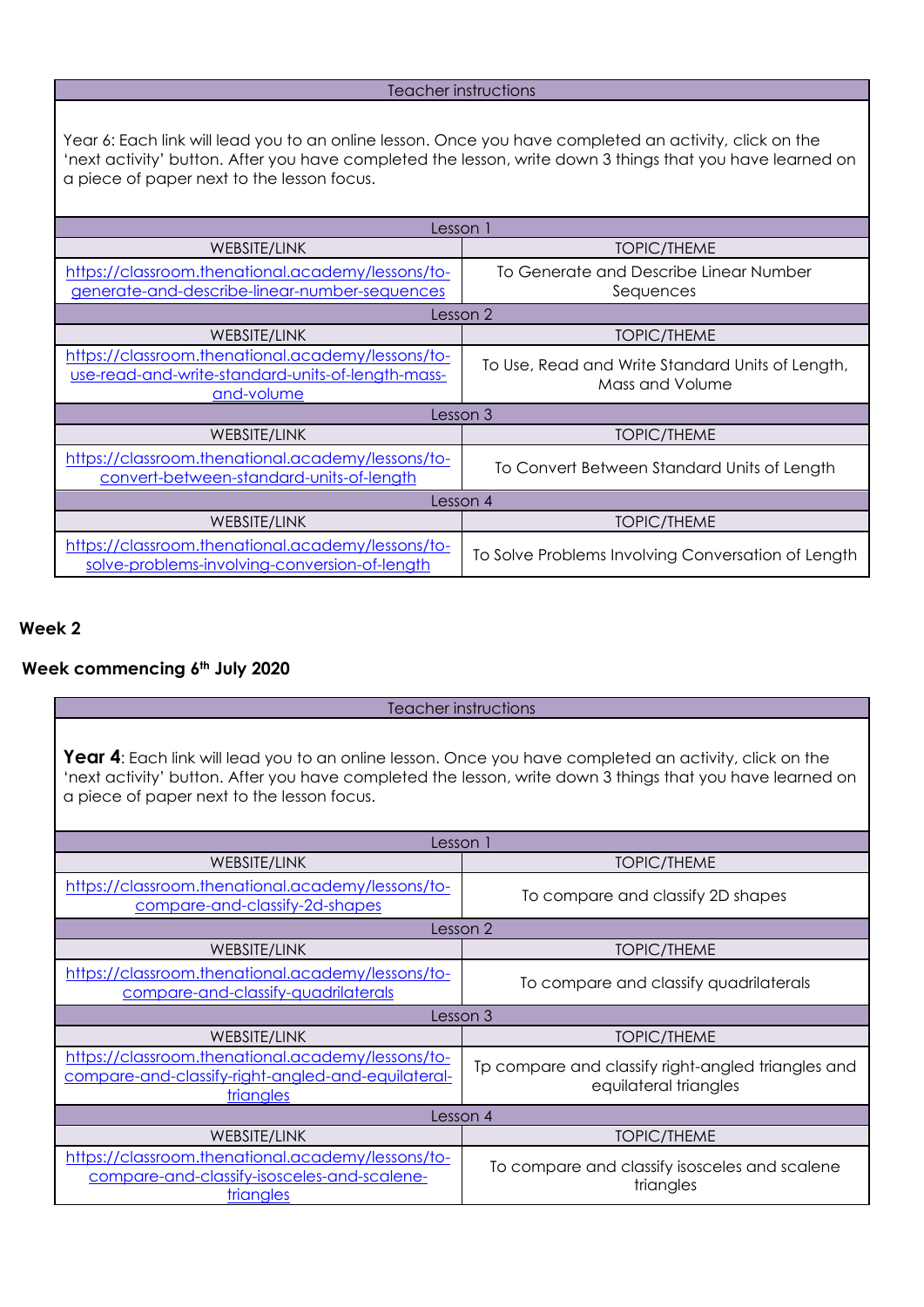#### Teacher instructions

Year 5: Each link will lead you to an online lesson. Once you have completed an activity, click on the 'next activity' button. After you have completed the lesson, write down 3 things that you have learned on a piece of paper next to the lesson focus.

| Lesson 1                                                                                              |                                                         |  |
|-------------------------------------------------------------------------------------------------------|---------------------------------------------------------|--|
| WEBSITE/LINK                                                                                          | <b>TOPIC/THEME</b>                                      |  |
| https://classroom.thenational.academy/lessons/decimals-<br>to-use-mental-multiplication-strategies    | Decimals: To Use Mental Multiplication<br>Strategies    |  |
| Lesson 2                                                                                              |                                                         |  |
| <b>WEBSITE/LINK</b>                                                                                   | <b>TOPIC/THEME</b>                                      |  |
| https://classroom.thenational.academy/lessons/decimals-<br>to-solve-and-represent-decimal-problems    | Decimals: To Solve and Represent Decimals<br>Problems   |  |
| Lesson 3                                                                                              |                                                         |  |
| WEBSITE/LINK                                                                                          | <b>TOPIC/THEME</b>                                      |  |
| https://classroom.thenational.academy/lessons/decimals-<br>to-represent-two-digit-multiplication      | Decimals: To Represent Two Digit<br>Multiplication      |  |
| Lesson 4                                                                                              |                                                         |  |
| WEBSITE/LINK                                                                                          | <b>TOPIC/THEME</b>                                      |  |
| https://classroom.thenational.academy/lessons/decimals-<br>to-solve-three-by-two-digit-multiplication | Decimals: To Solve Three By Two Digit<br>Multiplication |  |

#### Teacher instructions

Year 6: Each link will lead you to an online lesson. Once you have completed an activity, click on the 'next activity' button. After you have completed the lesson, write down 3 things that you have learned on a piece of paper next to the lesson focus.

| Lesson 1                                                                                                |                                                          |  |
|---------------------------------------------------------------------------------------------------------|----------------------------------------------------------|--|
| WEBSITE/LINK                                                                                            | <b>TOPIC/THEME</b>                                       |  |
| https://classroom.thenational.academy/lessons/to-<br>calculate-the-area-of-parallelograms-and-triangles | To Calculate The Area of Parallelograms<br>and Triangles |  |
| Lesson 2                                                                                                |                                                          |  |
| WEBSITE/LINK                                                                                            | <b>TOPIC/THEME</b>                                       |  |
| https://classroom.thenational.academy/lessons/problems-<br>with-units-of-area                           | Problems with Units of Area                              |  |
| Lesson 3                                                                                                |                                                          |  |
| WEBSITE/LINK                                                                                            | <b>TOPIC/THEME</b>                                       |  |
| https://classroom.thenational.academy/lessons/volume-<br>of-cubes-and-cuboids                           | Volume of Cubes and Cuboids                              |  |
| Lesson 4                                                                                                |                                                          |  |
| WEBSITE/LINK                                                                                            | <b>TOPIC/THEME</b>                                       |  |
| https://classroom.thenational.academy/lessons/convert-<br>between-standard-units-of-mass                | Convert Between Standard Units of Mass                   |  |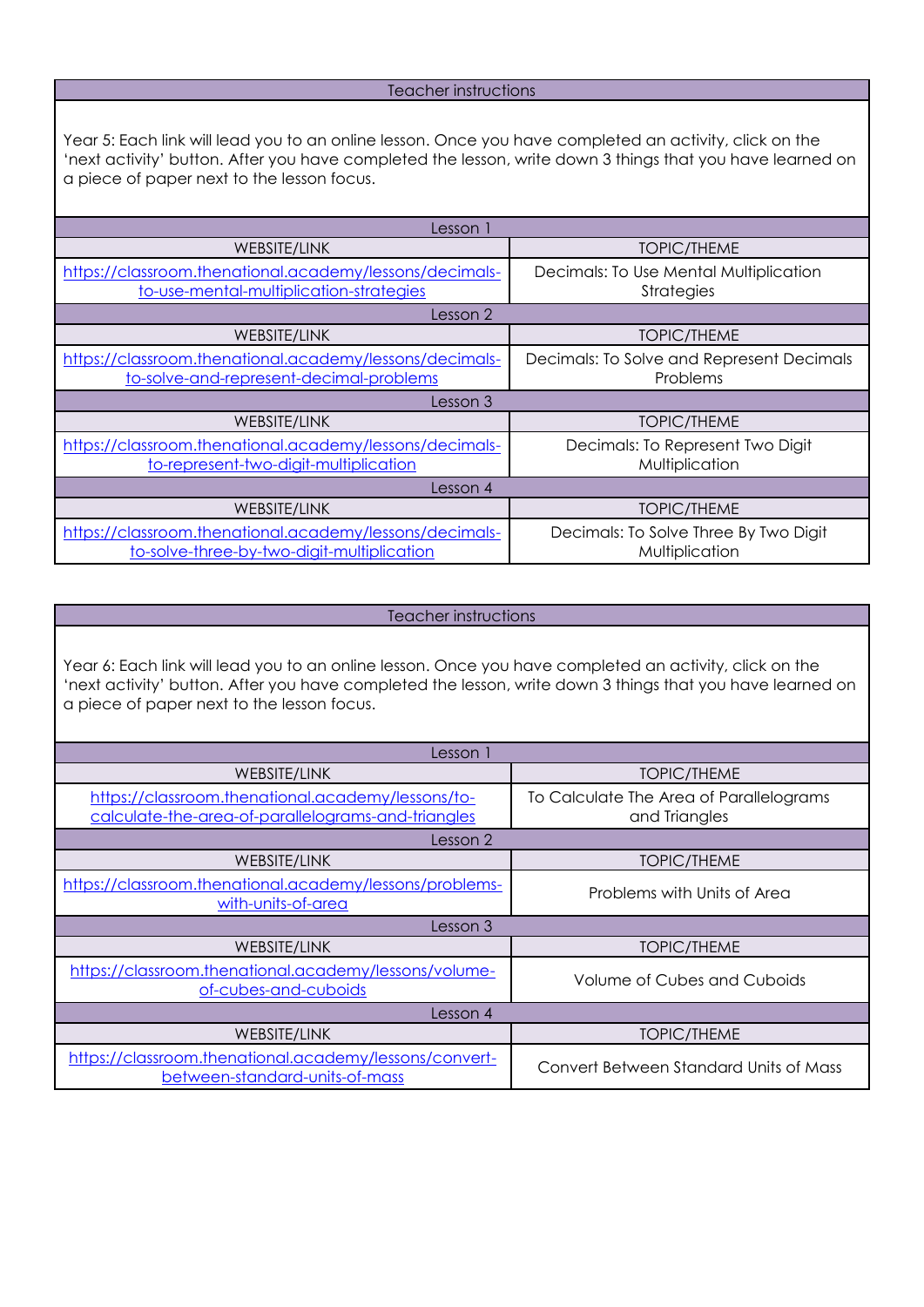# **Week commencing 13th July 2020**

#### Teacher instructions

Year 4: Each link will lead you to an online lesson. Once you have completed an activity, click on the 'next activity' button. After you have completed the lesson, write down 3 things that you have learned on a piece of paper next to the lesson focus.

| Lesson 1                                                                                                                       |                                                             |
|--------------------------------------------------------------------------------------------------------------------------------|-------------------------------------------------------------|
| WEBSITE/LINK                                                                                                                   | <b>TOPIC/THEME</b>                                          |
| https://classroom.thenational.academy/lessons/to-                                                                              | To describe positions as co-ordinates on a 2D               |
| describe-positions-on-a-2-d-grid-as-coordinates                                                                                | grid                                                        |
| Lesson 2                                                                                                                       |                                                             |
| <b>WEBSITE/LINK</b>                                                                                                            | <b>TOPIC/THEME</b>                                          |
| https://classroom.thenational.academy/lessons/to-                                                                              | To investigate a problem describing position and            |
| investigate-a-problem-describing-positions-on-a-2-                                                                             | direction on a 2D grid                                      |
| d-grid-as-coordinat                                                                                                            |                                                             |
| Lesson 3                                                                                                                       |                                                             |
| <b>WEBSITE/LINK</b>                                                                                                            | <b>TOPIC/THEME</b>                                          |
| https://classroom.thenational.academy/lessons/to-<br>plot-specified-points-and-draw-sides-to-complete-<br>a-given-triangle     | To plot co-ordinates on a 2D grid to draw certain<br>shapes |
| Lesson 4                                                                                                                       |                                                             |
| WEBSITE/LINK                                                                                                                   | <b>TOPIC/THEME</b>                                          |
| https://classroom.thenational.academy/lessons/to-<br>describe-movements-between-positions-as-<br>translations-of-a-given-unit- | To describe movements and translations on a 2D<br>grid      |

#### Teacher instructions

Year 5: Each link will lead you to an online lesson. Once you have completed an activity, click on the 'next activity' button. After you have completed the lesson, write down 3 things that you have learned on a piece of paper next to the lesson focus.

| Lesson 1                                                                                     |                                            |
|----------------------------------------------------------------------------------------------|--------------------------------------------|
| WEBSITE/LINK                                                                                 | <b>TOPIC/THEME</b>                         |
| https://classroom.thenational.academy/lessons/to-<br>solve-problems-related-to-decimals      | To Solve Problems Related To Decimals      |
| Lesson 2                                                                                     |                                            |
| WEBSITE/LINK                                                                                 | <b>TOPIC/THEME</b>                         |
| https://classroom.thenational.academy/lessons/to-<br>investigate-multiplying-decimals        | To Investigate Multiplying Decimals        |
| Lesson 3                                                                                     |                                            |
| <b>WEBSITE/LINK</b>                                                                          | <b>TOPIC/THEME</b>                         |
| https://classroom.thenational.academy/lessons/to-<br>multiply-decimals-by-whole-numbers      | To Multiply Decimals By Whole Numbers      |
| Lesson 4                                                                                     |                                            |
| WEBSITE/LINK                                                                                 | <b>TOPIC/THEME</b>                         |
| https://classroom.thenational.academy/lessons/to-<br>multiply-decimals-using-a-formal-method | To Multiply Decimals Using A Formal Method |